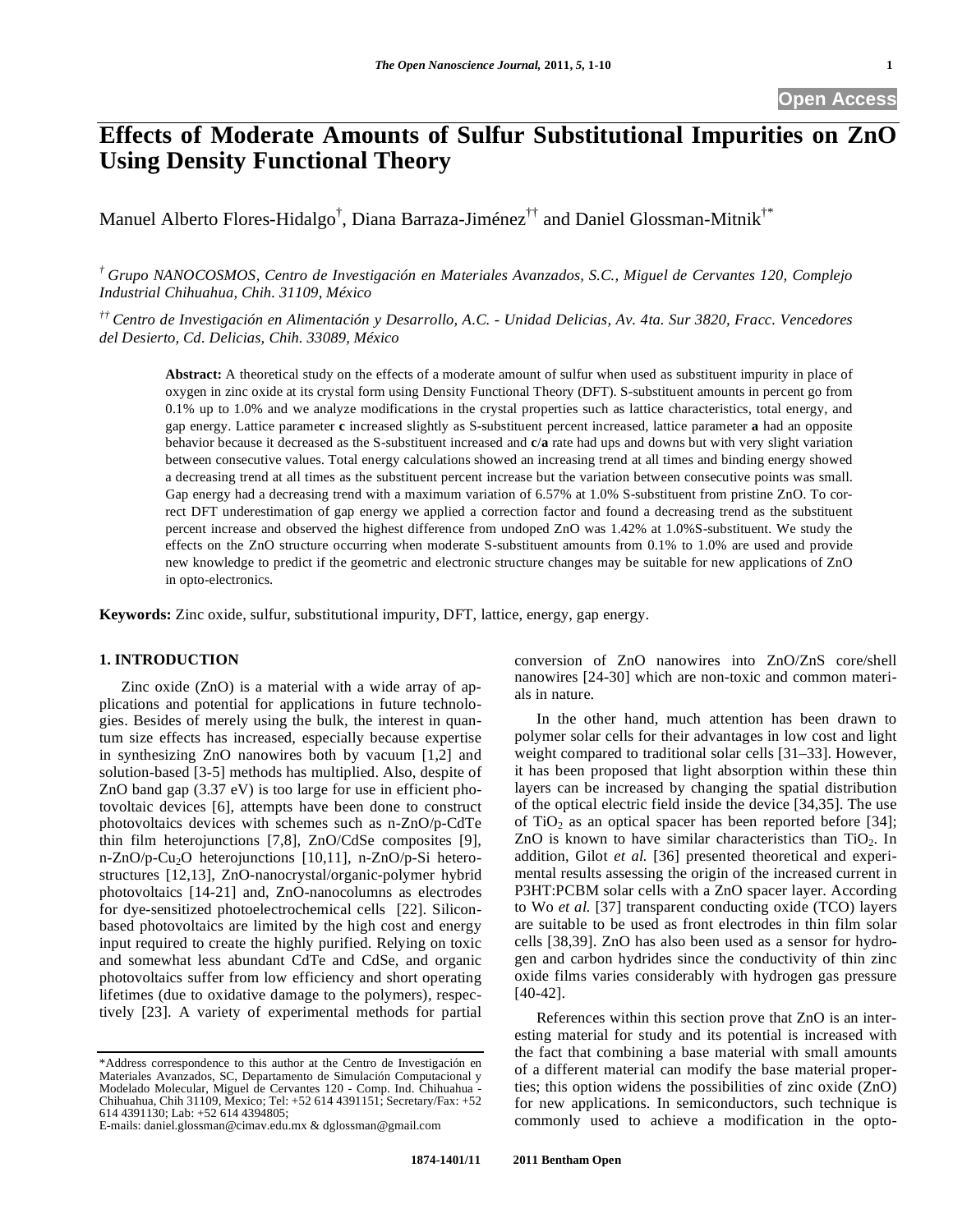electronic properties [43-45] and several teams have been working on improving such characteristics as well as other features like conductive and magnetic properties by using impurities in different percents and locations [46-48].

Our study relates to the effects of substitutional impurities on the ZnO opto-electronic properties, topic that has been raising interest lately no only in ZnO but also in other materials [49-54]. In this work we focused on ZnO due to its great potential in opto-electronic applications which have increased remarkably in latest years [55]. We use substitutional impurities as a technique to modify ZnO characteristics by reducing the gap energy and positively affect related properties [56,57]. We developed a theoretical study using Computational Chemistry and Density Functional Theory (DFT). Recently sulfur has been used as an impurity added to ZnO nanoforms [51,52] with good results but, there are few studies available related to such combination of materials and that is one of the reasons to use sulfur as the combining material in this work.

We develop an analysis on a ZnO crystal with S as a substituent of O at different percents that go from 0.1% to 1.0% which represents a moderate impurity proportion. Sulfur replaces the O in ZnO in its wurtzite form which is the ZnO more usual presentation in nature. We analyzed the lattice parameters, total energies, binding energies, and gap energy, then adjusted the data by means of a regression and analyzed the trends. Our study enhances the understanding of the effects in crystal ZnO when sulfur is used as a substitutional impurity. This work provides additional knowledge to quantify the effects of S in substitution of O in the crystal structure of ZnO, such knowledge will help estimate in advance, using a theoretical perspective, the expected modification of electronic properties and if the modified semiconductor is suitable for a particular application.

## **2. THEORY AND COMPUTATIONAL DETAILS**

Calculations were performed using Density Functional Theory (DFT) with the generalized gradient approximation (GGA) [58,59] and the corrected exchange-correlation by Perdew-Burke-Ernzerhof (PBE) [60] as implemented in the computer program Cambridge Serial Total Energy Package (CASTEP) [61-63]. Pseudopotentials with the plane-wave total energy [64-66] were employed. The self-consistent total energy in the ground state was effectively obtained by the density-mixed scheme [67]. Atomic positions were optimized by minimizing the total energy using the quasi-Newton method with the Broyden-Fletcher-Goldfarb-Shanno Hessian scheme (BFGS) [68]. Ultrasoft pseudopotentials [64,65] were employed to treat core electrons. CASTEP works with periodic systems by considering the contents of only a single repeat unit (unit cell), interactions with the virtually equivalent cells are described with mathematical techniques as implemented in CASTEP [63]. For all calculations, we used a single ZnO crystal unit cell in its wurtzite form with lattice parameters of 3.2493Å for **a**, and 5.2054 Å for **c** with a 9x9x6 k-point mesh. We created a ZnO crystal for each percent level and we applied S in substitution of O using substitution levels from 0.1% to 1.0% based in the atom count. For each structure, we applied the BFGS method to make the geometry optimization and using the optimized structure we made energy calculations to obtain the effects of

S-substituent in the ZnO structure. To compare stability we calculated the binding energy/atom (BE/atom) to identify the most stable cluster which is calculated from the next equation:

 $BE/atom = nE(Zn) + mE(O) + p*E(S) - E_T(ZnO) / n + m + p$ 

where  $E(Zn)$ ,  $E(O)$ ,  $E(S)$  and  $E(ZnO)$ <sub>n</sub> are the total energies of the Zn atom, O atom, S atom and  $E_T(ZnO)$  is the total energy of our (ZnO) structure; all structures within this work are built with common characteristics except by the substituent content, in this way, n corresponds to the number of Zn atoms, m corresponds to the number of O atoms and p corresponds to the number of S atoms within the structure. For our GGA calculation of gap energy we used a correction technique known as the scissors operator [69,70] and obtained a better approximation to the real gap energy.

### **3. RESULTS AND DISCUSSION**

## **3.1. Lattice Parameters**

Lattice parameters **a**-**b**, **c** and rate **c**/**a** for pure ZnO calculated with the method described in the prior section resulted on 3.2989Å for **a**, 5.30221Å for **c** and 1.6073 Å for **c**/**a** rate. These results are considered acceptable since they are in good agreement with the reported parameters from experimental and theoretical works which are 3.2488 Å for **a**, 5.20585 Å for **c** and 1.633 Å for **c**/**a** [71]. Size for parameter **b** is the same than size for parameter **a** at all times and for simplification in the next pages we will mention only parameter **a**. We calculated a 1.5% error for parameter **a**, 1.9% for parameter **c** and 0.78% for **c**/**a** rate. This error is low and confirms our calculations and method have acceptable accuracy. The same method was used for the optimized geometry calculations made in our ZnO structures when S was used as a substituent of O using different percentages from 0.1% until 1.0%.

The results for the geometry optimization for lattice parameters **a**, **c** and **c**/**a** are shown at Table **1**. Results for parameters **a**, **c**, and **a/c** rate showed a sligthly increasing trend as the S-substituent percent increases. The data points for latice parameters **a**, **c** and **c**/**a** rate were adjusted by means of a linear regression giving the next equations;  $y = 0.3835x +$ 3.2926 for parameter  $a$ ,  $y = 1.7648x + 5.3053$  for parameter **c** and  $y = 0.3475x + 1.6113$  for **c**/**a** rate, with *x* as the independent variable for the S-substituent percent and *y* as the dependent variable in Amstrong (Å) for the lattice parameter length. All three equations have a positive slope value which indicates the increasing trend noted before. The equation for parameter **a** shows a slightly higher slope value but not too high, which indicates slightly bigger changes from point to point as the S-substituent percent increases. In this work we report a growing trend on lattice parameters as the substituent percent increases which is in disagreement with the work by Kar *et al.* [72]. In their work, they used ZnO/ZnS heterostructures and reported a lattice decrease for zinc blende ZnO from 4.6 Å to 2.61 Å. Regression on data points per our calculations on ZnO with S as substituent show a positive slope which indicates an increasing trend as the S-substituent increases but, even though lattice parameters had overall a growing trend, such trend was not effective for consecutive points at all times. Actually, lattice parameter **c** increased slightly as S-substituent percent increased but lattice parame-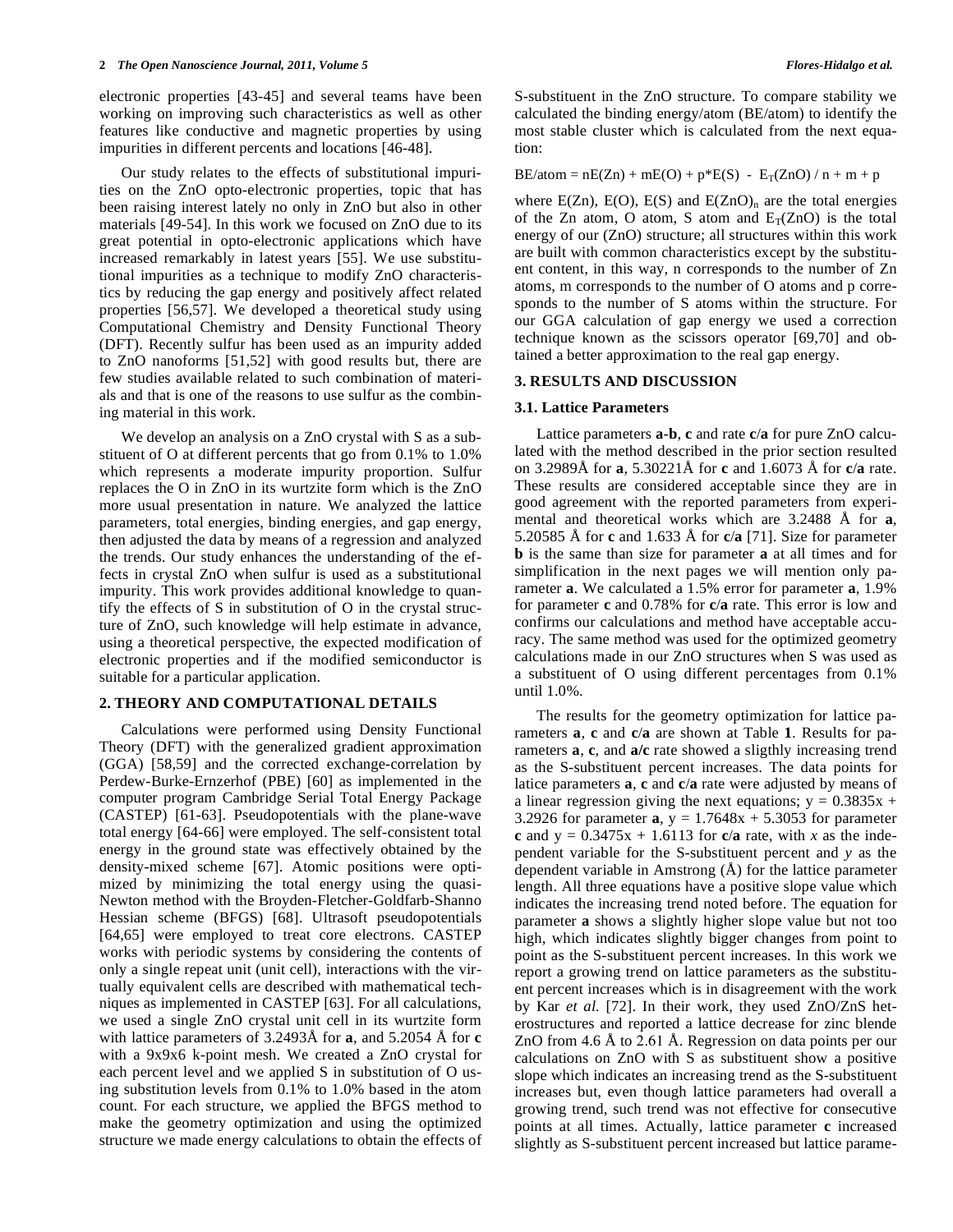| S(%)    | $\mathbf{a}$ , $\mathbf{b}$ $(\mathbf{A})$ | c(A)                  | c/a                 | <b>Formation Energy</b><br>(eV) | <b>Total Energy</b><br>Differences in % | <b>Total Energy</b><br>Delta in % |  |
|---------|--------------------------------------------|-----------------------|---------------------|---------------------------------|-----------------------------------------|-----------------------------------|--|
| Ref     | 3.2488 <sup>a</sup>                        | $5.2059$ <sup>a</sup> | 1.6330 <sup>a</sup> | $-$                             | $- -$                                   |                                   |  |
| 0%      | 3.2989                                     | 5.3022                | 1.6073              | $-4294.6$                       | $- -$                                   | $-1$                              |  |
| 0.1%    | 3.2895                                     | 5.3117                | 1.6148              | $-4294.1$                       | $-0.0099%$                              | $-0.0099%$                        |  |
| 0.2%    | 3.2931                                     | 5.3041                | 1.6107              | $-4293.7$                       | $-0.0196\%$                             | $-0.0097%$                        |  |
| 0.3%    | 3.2930                                     | 5.3086                | 1.6121              | $-4293.3$                       | $-0.0292%$                              | $-0.0097%$                        |  |
| 0.4%    | 3.2928                                     | 5.3138                | 1.6138              | $-4292.9$                       | $-0.0389%$                              | $-0.0097%$                        |  |
| 0.5%    | 3.2919                                     | 5.3191                | 1.6158              | $-4292.5$                       | $-0.0486%$                              | $-0.0097%$                        |  |
| $0.6\%$ | 3.2940                                     | 5.3183                | 1.6145              | $-4292.1$                       | $-0.0583%$                              | $-0.0096%$                        |  |
| 0.7%    | 3.2949                                     | 5.3192                | 1.6143              | $-4291.6$                       | $-0.0679%$                              | $-0.0097%$                        |  |
| 0.8%    | 3.2965                                     | 5.3196                | 1.6137              | $-4291.2$                       | $-0.0776%$                              | $-0.0097%$                        |  |
| 0.9%    | 3.2985                                     | 5.3160                | 1.6116              | $-4290.8$                       | $-0.0873%$                              | $-0.0097%$                        |  |
| 1.0%    | 3.2971                                     | 5.3232                | 1.6145              | $-4290.4$                       | $-0.0970%$                              | $-0.0097%$                        |  |

<sup>a</sup> Reference lattice parameters from experimental and theoretical works [71].



**Fig. (1).** Differences for Lattice Parameters (DLP) in percent for ZnO crystal structure with S as substituent.

ter **a** behavior was the opposite because it decreased as the Ssubstituent increased.

We analyzed how much lattice parameters changed with respect to pristine ZnO. To do this, we made a simple calculation called differences (D) through this document. So when we refer to the differences in this paper means the value showed as a percentage was found by using the next arithmetic equation:

$$
(DLP_a 0.2\% S) = \frac{[(LP_a 0.2\% S) - (LP_a pure)]}{(LP_a 0.2\% S)} \times 100
$$
 (1)

Where  $D =$  difference in percent,  $LP_a =$  lattice parameter **a**, 0.2% S = for 0.2% S as example only; it will vary according to the substituent content (0.1%-1%).

Instead of the arithmetic difference we used percents of change in our analysis for the lattice differences calculated for each S-substituent level. For the analysis of differences we used our results from GGA calculations for pure ZnO and structures with S-substituent so all the values compared are consistent with the same geometry optimization method. We used the simple equation showed previously for analyzing parameter **a** results when ZnO was in its pristine form as well as for the case when S was added into ZnO. The same methodology was used to calculate the differences for parameter **c** and **c**/**a** rate.

Parameter **a** DLP data points were graphed and showed a non-linear curve which we adjusted to the  $6<sup>th</sup>$  power equation:

$$
y = -3x10^{11}x^6 + 1x10^{10}x^5 - 1x10^8x^4 + 1x10^6x^3
$$
  
-4148.5x<sup>2</sup> + 8.1165x - 0.0078 (2)

Parameter **a** decreased when compared to pure ZnO and the smaller value for lattice parameter **a** was -0.29% and was observed at 0.1% S-substituent. On the other hand, the higher value for lattice parameter **a** was -0.01% and was observed at 0.9% S-substituent level. Overall the differences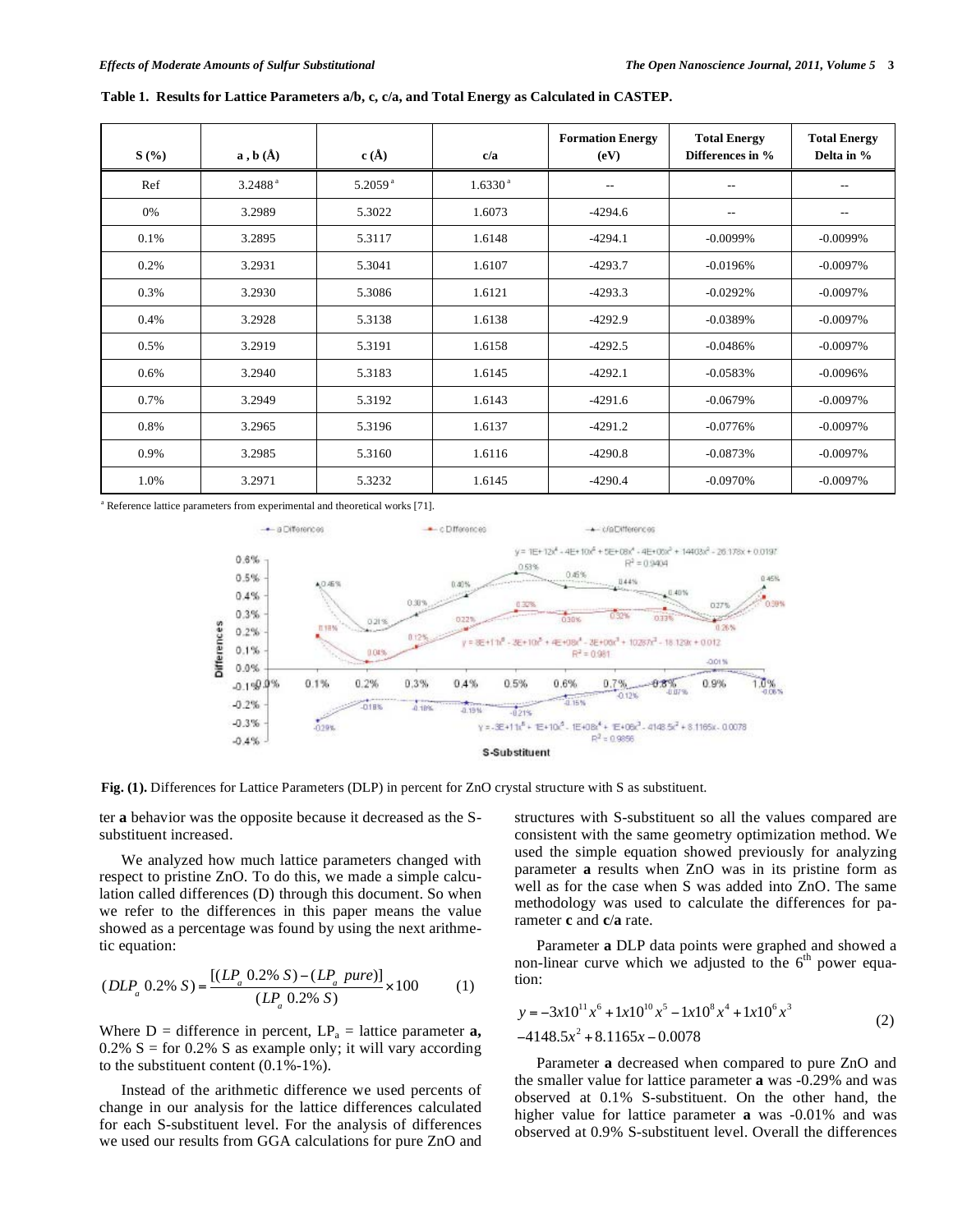

**Fig. (2).** Delta Rate in percent for Lattice Parameters (DRLP) of ZnO crystal structure with S as substituent.

were negative values, this means that all calculated values for S-susbtituted ZnO had lattice parameter **a** smaller that the one for pure ZnO. After the first S-substitution at 0.1%, parameter **a** grew in a total of five data points (0.2%, 0.6%, 0.7%, 0.8% and 0.9% S-substituent), one S-substituent data point remained without variation (0.3% S-substituent) and three data points increased (0.4%, 0.5% and 1.0% Ssubstituent).

Differences for parameter **c** had positive values, which means parameter **c** grew every time the S-substituent was present in the ZnO structure. The lower difference value found was 0.04% observed at 0.2% S-substituent and in the other hand, the higher difference value was 0.39% observed at 1% S-substituent. Parameter **c** data points were adjusted by means of a regression and obtained a  $6<sup>th</sup>$  power equation as shown below:

$$
y = 8x10^{11}x^6 - 3x10^{10}x^5 + 4x10^8x^4 - 3x10^6x^3
$$
  
+10287x<sup>2</sup> - 18.129x + 0.012 (3)

For parameter **c**, seven data points showed a growing trend at 0.1%, 0.3%, 0.4%, 0.5%, 0.7%, 0.8% and 1.0% Ssubstituent and other three data points had a decreasing trend. Differences for **c**/**a** rate have a very similar behavior than parameter **c**. That means, all data points are positive which indicate **c**/**a** rate grew at all times on structures containing S-substituent with respect to the case of pristine ZnO. We fitted **c**/**a** rate data points by means of a regression and found a  $6<sup>th</sup>$  power curve equation as shown next:

$$
y = 1x10^{12}x^6 - 4x10^{10}x^5 + 5x10^8x^4 - 4x10^6x^3
$$
  
+14403x<sup>2</sup> - 26.178x + 0.0197 (4)

The equation for **c**/**a** rate is very similar to the equation for parameter **c** and, in a similar way the curve for **c**/**a** rate has a similar shape than the curve for parameter **c**. From there, five data points showed an increasing trend at 0.1%, 0.3%, 0.4%, 0.5% and 1.0% S-substituent. In contrast, five data points showed a decreasing trend at 0.2%, 0.6%, 0.7%, 0.8% and 0.9% S-substituent. Fig. (**1**), shows the data points and regression curves for the calculated differences in lattice parameters.

To find the change in lattice length from one substituent percent data point to the prior percent data point we did a simple calculation by subtracting the lattice parameter from the prior substituent level to the current percent level as shown in the next arithmetic equation. The next calculation shows an example of what we denominated as delta rate calculation (DR) which when applied on lattice parameters we will call it DRLP as follows:

$$
(DRLP_a \t0.2\% S) = \frac{[(LP_a \t0.2\% S) - (LP_a \t0.1\% S)]}{(LP_a \t0.2\% S)} \times 100
$$
 (5)

Where  $DR = delta$  rate,  $LP_a = lattice$  parameter **a** and 0.2%  $S =$  for 0.2% S as example only; it will vary according to the substituent content (0.1%-1%).

We performed DR calculations for **a**, **c** and **c**/**a** parameters using results from the optimized geometry on the Ssubstituted crystal. When we did the DR calculation for lattice parameters we graphed the data points to find the trend and added a regression adjustment which was found to be non-linear. This simple calculation showed that the lattice had bigger changes at some substituent percents.

Calculated DRLP data points for parameter **a** were graphed and we applied a regression to fit the data points to a 6<sup>th</sup> power equation as shown below:

$$
y = -3x10^{12}x^6 + 1x10^{10}x^5 - 1x10^8x^4 + 1x10^6x^3
$$
  
-4148.5x<sup>2</sup> + 8.1165x - 0.0078 (6)

The curve and the equation show that calculated DR for parameter **a** does not have a uniform behavior which means, as the S-substituent increases point after point parameter **a** grows in different proportions. Furthermore, DR for parameter **a** had five negative points which indicates, parameter **a** decreased in five points after the S-substituent proportion was increased. On the other hand, DR calculations for parameter **a** had five positive data points which indicates parameter **a** grew from one data point to the next consecutive data point in different occasions. It may be noticed that below a content of 0.5% S-substituent, four data points had negative DR values and only one had positive value, meanwhile, for those DR calculations at 0.6% or more S-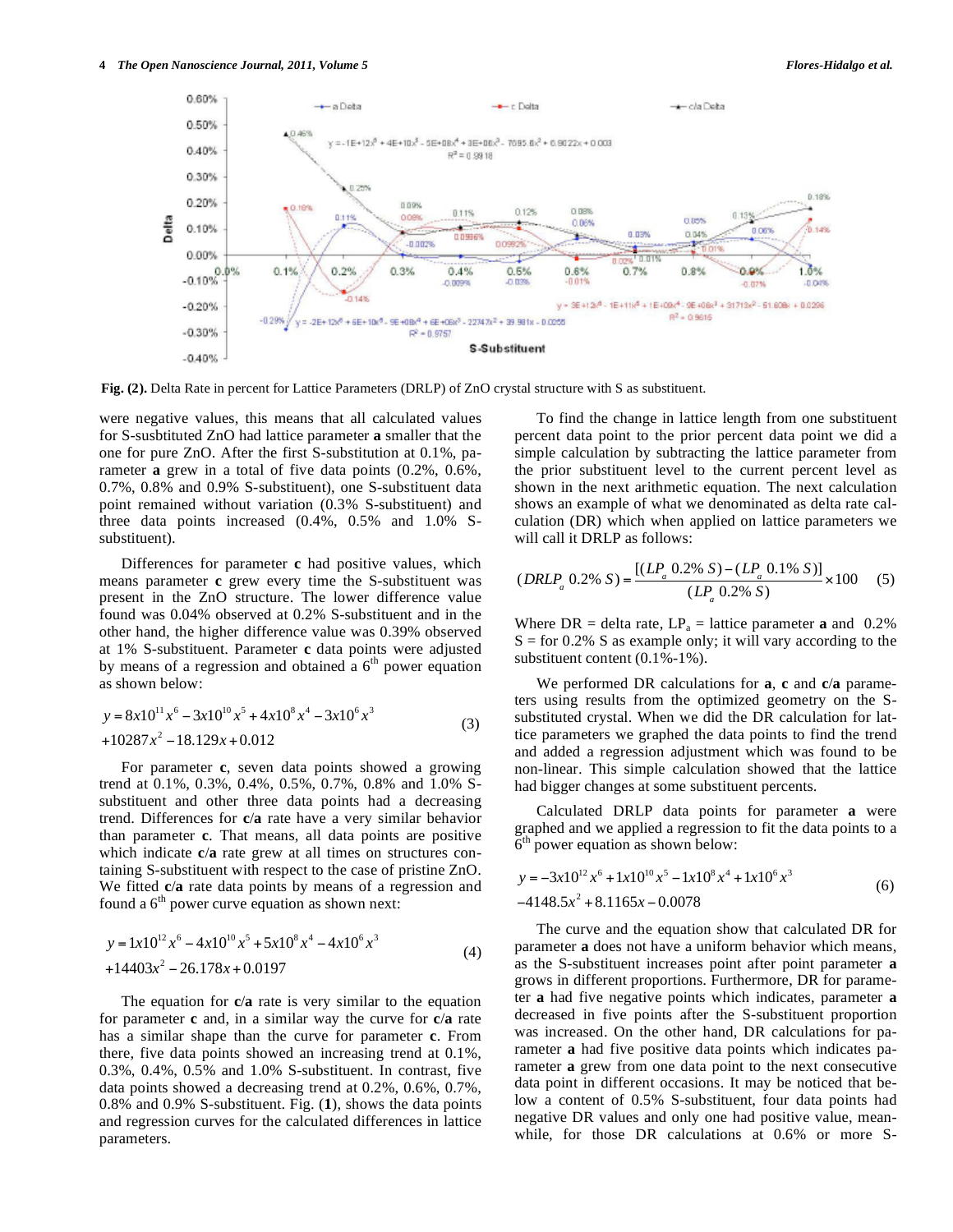### *Effects of Moderate Amounts of Sulfur Substitutional The Open Nanoscience Journal, 2011, Volume 5* **5**

substituent, four out of five DR calculations had positive values. DR calculations for parameter **a** had a bigger decreasing rate of -0.29% at 0.1% S-substituent and this point was also the bigger change observed in the application of Ssubstituent from 0.1% up to 1.0%. The bigger growth rate was 0.11% observed at 0.2% S-substituent. All DR calculations for parameter **a** have slight variation, eight points showed to be in the second digit after the decimal point. Something notorious is that the bigger DR changes are observed at the lower S-substituent compounds 0.1% and 0.2% and after that the rest of the values show changes nearby zero either above or below.

Calculated DRLP data points for parameter **c** were graphed and we applied a regression to fit the data points to a  $6<sup>th</sup>$  power equation as shown below:

$$
y = 3x10^{12}x^6 - 1x10^{11}x^5 + 1x10^9x^4 - 9x10^6x^3
$$
  
+31713x<sup>2</sup> - 51.608x + 0.0296 (7)

DRLP calculations for parameter **c** had seven positive points which indicates that most of the times such lattice parameter at a particular S-substituent percent, had a certain growth level from its predecesor. The other three points had negative values which indicate lattice parameter **c** reduced its size if compared with the previous S-substituent data point. The higher increment in size was 0.18% and it was observed at 0.1% S-substituent. In contrast, the lower decrement in size was -0.14% observed at 0.2% S-substituent. One relevant characteristic related to parameter **c**, noticed at the DRLP curve, is the opposite trend behavior when compared to parameter **a** DRLP curve. This means that when DRLP for parameter **c** has an increasing trend, parameter **a** DRLP curve had a decreasing trend. For example, at 0.2% Ssubstituent, DRLP for parameter **a** had an increasing trend because it came from –0.29% and grew up to 0.11%, and at the same time, DRLP for parameter **c** had a decreasing trend because it came from a 0.18% and it decreased down to - 0.14%.

Calculated DRLP data points for **c/a** rate were graphed and we applied a regression to fit the data points to a  $6<sup>th</sup>$ power equation as shown below:

$$
y = -1x10^{12}x^6 + 4x10^{10}x^5 - 5x10^8x^4 + 3x10^6x^3
$$
  
-7695.6x<sup>2</sup> + 6.9022x + 0.003 (8)

All ten data points calculated for **c**/**a** rate were positive values and the higher value calculated was 0.46% observed at 0.1% S-substituent. The lower value was 0.01% observed at 0.7% S-substituent. Delta rates and regression curves for each one derived from lattice parameters **a**, **c**, and **c**/**a** can be seen at Fig. (**2**).

## **3.2. Total Energy**

Total energy calculations were done starting from the optimized geometry. A total energy of -4294.5590 eV was calculated for pure ZnO. Total energy calculations were fitted by means of linear regression and gave the next equation,  $y =$ 415.44x - 4294.6. Total energy for each of the different substituent percent levels from 0.1% to 1.0% had an increasing trend indicating that as the substituent level increases the total energy increases. To quantify the total energy change we calculated the average for all calculated energy values which was -4292.47 eV with standard deviation of 1.38 eV. According to the standard deviation one can assume the variation value is too small if compared to the mean value or, in other words, 1.38eV represents only a 0.032% of the energy average value -4292.47eV and such proportion is almost despicable. In addition, we calculated the differences using a similar equation to the one used for lattice parameters. The next equation was used to calculate total energy differences:

$$
(DTE\_0.2\% S) = \frac{[(TE\_0.2\% S) - (TE\_pureZnO)]}{(TE\_0.2\% S)} \times 100
$$
 (9)

Where  $D =$  difference in percent,  $TE =$  total energy and 0.2%  $S =$  for 0.2% S as example only; it will vary according to the substituent content (0.1%-1%).

With this equation we calculated the differences from the total energy results at each S-substituent percent level and made a linear regression to find the fitting equation  $y = -0.0967x - 2x10^6$ , where *x* is the independent variable indicating the S-susbstituent percent and *y* is the dependent variable indicating the difference in percent. Calculations for differences show an increasing trend for the total energy as the substituent is increased. Also, we calculated the delta rates for total energy using a similar equation than the one used in the DR calculation for lattice parameters, the equation is as follows:

$$
(DRTE\ 0.2\% \ S) = \frac{[(TE\ 0.2\% \ S) - (TE\ 0.1\% \ S)]}{(TE\ 0.2\% \ S)} \times 100 \tag{10}
$$

Where  $DR = delta$  rate,  $TE = total$  energy and 0.2%  $S = for$ 0.2% S as example only; it will vary according to the substituent content (0.1%-1%).

For the delta rate values calculated for total energies we fitted the data points to a linear regression and found the next equation  $y = 0.0001x - 1x10^{-4}$ . The 0.0001 value indicates the curve slope and means a trend with a slope value near zero. Such trend indicates The 0.0001 slope value is near zero which indicates an almost uniform behaviour from DR values, that means, the growing is very similar point after point as the S-substituent increases. Total energy results, differences and delta rates calculations are shown at Table **1**.

Results for total energy indicate an increasing trend as the substituent increases, we calculated the binding energy (BE) by atom to verify the structure stability behavior and found a linear trend indicating the stability decreases as the substituent amount increases. BE data points were graphed and fitted to a curve by means of a linear regression and obtained the equation  $y = -26.049x + 4.5108$ . Fig. (3) shows the graph for BE as well as the values found for each structure including both cases, ZnO at its pristine form and after substitution.

#### **3.3. Gap Energy**

Gap energy  $(E_{\varphi})$  calculations resulted on 0.731 eV for pure ZnO which is in good agreement with the 0.735 eV reported by other GGA calculations [55]. Our GGA calcula-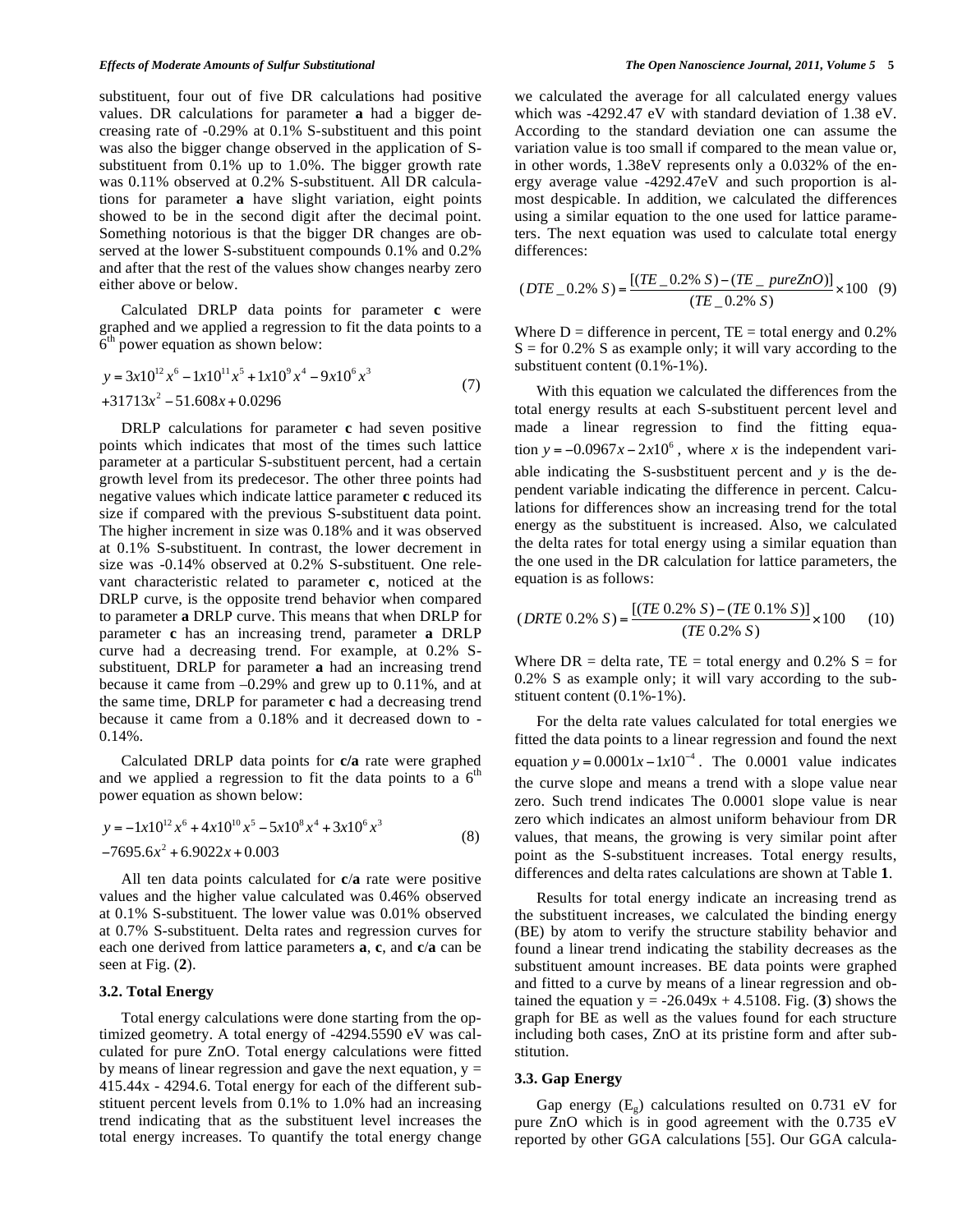

**Fig. (3).** Binding energy in eV shown for all structures including both cases, ZnO at its pristine form and after substitution. Horizontal axis shows the substituent amount in percent.

|       | <b>Gap Energy (GGA and</b><br>w / Scissors) |                                          | <b>Gap Energy</b> (GGA)<br><b>Differences from Pure</b><br>ZnO |            | Gap Energy (GGA)<br><b>Delta Rate</b> |                         | <b>Gap Energy (Scissors)</b><br><b>Differences from pure</b><br>ZnO |                                 | <b>Gap Energy (Scissors)</b><br><b>Delta Rate</b>    |                                                       |
|-------|---------------------------------------------|------------------------------------------|----------------------------------------------------------------|------------|---------------------------------------|-------------------------|---------------------------------------------------------------------|---------------------------------|------------------------------------------------------|-------------------------------------------------------|
| S %   | Gap Energy<br>(eV)                          | Gap Energy<br>with Scis-<br>sors (2.639) | <b>Difference</b><br>DEg                                       | DEg in $%$ | Delta Rate<br><b>DREg</b>             | Delta Rate<br>DREg in % | Diff (Calc-<br>Undoped)                                             | % Diff<br>$(Calc -$<br>Undoped) | <b>Band Gap</b><br>(Scissors)<br>Delta from<br>prior | <b>Band Gap</b><br>(Scissors)<br>from Prior<br>in $%$ |
| $0\%$ | 0.731                                       | 3.37                                     | $---$                                                          | $---$      | $---$                                 | $---$                   | $---$                                                               | $---$                           | $---$                                                | $---$                                                 |
| 0.1%  | 0.724                                       | 3.363                                    | 0.007                                                          | 0.96%      | $-0.007$                              | $-0.97\%$               | $-0.007$                                                            | 0.21%                           | $-0.007$                                             | $-0.21%$                                              |
| 0.2%  | 0.726                                       | 3.365                                    | 0.005                                                          | 0.68%      | 0.002                                 | 0.28%                   | $-0.005$                                                            | 0.15%                           | 0.002                                                | 0.06%                                                 |
| 0.3%  | 0.720                                       | 3.359                                    | 0.011                                                          | 1.50%      | $-0.006$                              | $-0.83%$                | $-0.011$                                                            | 0.33%                           | $-0.006$                                             | $-0.18%$                                              |
| 0.4%  | 0.718                                       | 3.357                                    | 0.013                                                          | 1.78%      | $-0.002$                              | $-0.28%$                | $-0.013$                                                            | 0.39%                           | $-0.002$                                             | $-0.06%$                                              |
| 0.5%  | 0.707                                       | 3.346                                    | 0.024                                                          | 3.28%      | $-0.011$                              | $-1.56%$                | $-0.024$                                                            | 0.72%                           | $-0.011$                                             | $-0.33%$                                              |
| 0.6%  | 0.702                                       | 3.341                                    | 0.029                                                          | 3.97%      | $-0.005$                              | $-0.71%$                | $-0.029$                                                            | 0.87%                           | $-0.005$                                             | $-0.15%$                                              |
| 0.7%  | 0.698                                       | 3.337                                    | 0.033                                                          | 4.51%      | $-0.004$                              | $-0.57%$                | $-0.033$                                                            | 0.99%                           | $-0.004$                                             | $-0.12%$                                              |
| 0.8%  | 0.692                                       | 3.331                                    | 0.039                                                          | 5.34%      | $-0.006$                              | $-0.87%$                | $-0.039$                                                            | 1.17%                           | $-0.006$                                             | $-0.18%$                                              |
| 0.9%  | 0.689                                       | 3.328                                    | 0.042                                                          | 5.75%      | $-0.003$                              | $-0.44%$                | $-0.042$                                                            | 1.26%                           | $-0.003$                                             | $-0.09\%$                                             |
| 1.0%  | 0.683                                       | 3.322                                    | 0.048                                                          | 6.57%      | $-0.006$                              | $-0.88%$                | $-0.048$                                                            | 1.44%                           | $-0.006$                                             | $-0.18%$                                              |

**Table 2. Gap Energy, DEg and DREg from GGA Calculations and after Application of Scissors Factor** 

tions for ZnO at its pristine form give a 0.54% deviation from GGA referential works and for that reason we considered our method acceptable. Since DFT methods under estimate  $E_g$  we used the scissors technique to apply a correction factor. We will present an analysis of trends for the results in S- substituted ZnO  $E_g$ , for its differences and delta rates. As a general rule our analysis will be separated on two sets of comments, the first comments will be based on  $E<sub>g</sub>$  from GGA results while the second will be based on  $E<sub>g</sub>$  from corrected values using the scissors factor.

In sum, we will present first a trend analysis of Eg results when used GGA values which will include an analysis for the corrected values, second a trend analysis of S-substituted differences with pure gap energy using GGA which will include its corresponding analysis for corrected values and third an analysis over the delta rates to find the change rate to the prior S-substituent percent level for GGA results which will include the analysis for corrected values.

For our results on  $E_g$  we observed the  $E_g$  trend decreases as the substituent level increases. The lowest value found is 0.683 eV at 1.0% S-substituent and represents a 6.57% change from pure ZnO. The linear regression for  $E<sub>g</sub>$  on GGA calculations resulted in the equation:  $y = -4.9273x + 0.7328$ . After applying the scissors technique  $E<sub>g</sub>$  values were fitted to a curve by means of regression and we found a linear equation:  $y = -4.9273x + 3.3718$ . The lowest E<sub>g</sub> value was 3.322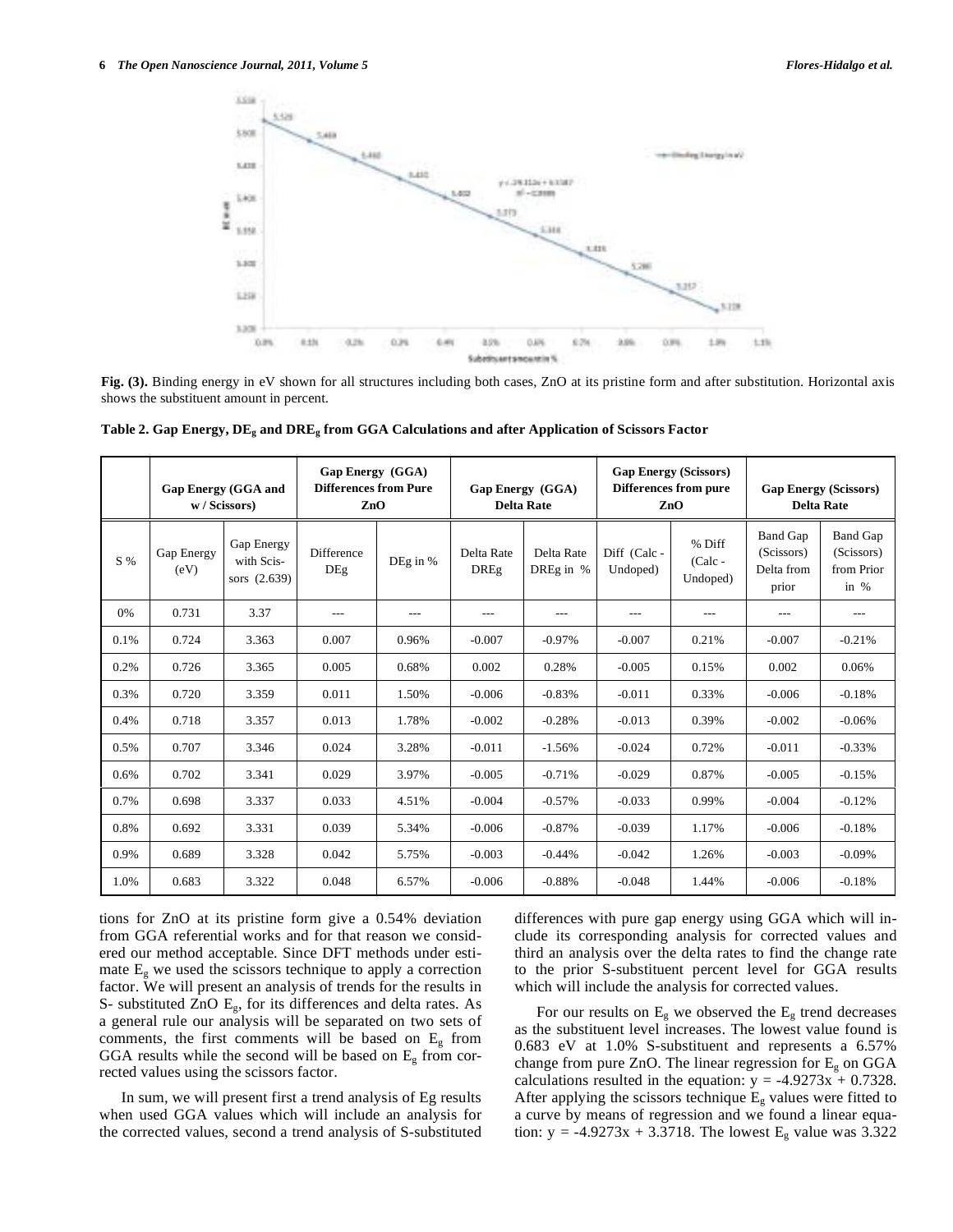eV observed at 1.0% S-substituent which represents 1.42% change from pure ZnO. One can note both equations do have the same slope value of -4.9273. Results from GGA calculations for  $E<sub>g</sub>$  and scissors corrected  $E<sub>g</sub>$  values are shown at Table **2** and regression curve at Fig. (**3**).

We did calculations for the  $E_g$  differences (DE<sub>g</sub>) between the S-substituted  $E_g$  compared with the pure case using percents as the unit to measure the change. To calculate the differences, we used an arithmetic equation similar to the equation used to calculate the differences in lattice parameters (DLP). The differences for  $E<sub>g</sub>$  will be called  $DE<sub>g</sub>$  in the equation as shown below:

$$
DE_{g} 0.2\% S = Abs[\frac{(E_{g} 0.2\% S) - (E_{g} pureZnO)}{(E_{g} 0.2\% S)} \times 100] (11)
$$

Where Abs= absolute value,  $D =$  difference,  $E_g =$  gap energy and  $0.2\%$  S = for 0.2% S as example only; it will vary according to the substituent content (0.1%-1%).

Our results indicate  $E<sub>g</sub>$  has an increasing trend for differences as shown in Fig. (**4**). That means that as the Ssubstituent was increased  $E_g$  difference from pure ZnO increased as well. The higher value for  $E<sub>g</sub>$  differences was 6.57% observed at 1.0% S-substituent. The trend for  $DE_{g}$ data points from GGA calculations were fitted to a curve with a regression that gave a  $6<sup>th</sup>$  power equation as shown below:

$$
y = 512x^{6} + 1x10^{9}x^{5} + 1x10^{7}x^{4} - 698185x^{3}
$$
  
+7174.8x<sup>2</sup> - 18.565x + 0.0215 (12)

For DEg using scissors corrected values we found a higher value of 1.44% at 1.0% S-substituent. For  $DE_{g}$  values from scissors corrected calculations we made a regression to obtain the next  $6<sup>th</sup>$  power equation to describe its behavior:

$$
y = 2x108x6 + 2x109x5 + 2x106x4 - 146010x3
$$
  
+1539.3x<sup>2</sup> - 4.007x + 0.0047 (13)

One can notice that after scissors technique was applied corrected  $DE_{g}$  values had the same trend than the curve for DEg from GGA calculations; GGA results had a more pronounced steep and that is the reason for a smaller  $DE<sub>g</sub>$  value at the highest S-substituent percent. DEg results for both

GGA calculations and scissors corrected calculations are shown in Table **2**.

In addition we analyzed  $E<sub>g</sub>$  delta change that exists between the current S-substituent percent and the prior substituent percent level for both GGA results and scissors corrected  $E_g$  values. We used an arithmetic equation similar to the one used for calculation of delta rate for lattice parameters (DRLP). The delta rates for  $E<sub>g</sub>$  are also called DRE<sub>g</sub> in the equation as shown below:

$$
Abs(DREg 0.2% S) = Abs[\frac{(Eg 0.2% S) - (Eg 0.1% S)}{(Eg 0.2% S)}] \times 100 (14)
$$

Where Abs = absolute, DR = delta rate,  $E_g$  = gap energy and 0.2%  $S =$  for 0.2% S as example only; it will vary according to the substituent content (0.1%-1%).

For  $DRE_{g}$  using GGA results we observed an iregular trend as the S-substituent increases as shown at Fig. (**5**). This means that despite  $E_g$  showed an increasing trend in most of the S-substituent values,  $DRE<sub>g</sub>$  did not follow the same rule. In fact, both  $DRE<sub>g</sub>$  curves had ups and downs and in the curve from GGA calculations this behaviour is obvious. We performed a regression to adjust DREg data points from GGA results and obtained an equation to the  $6<sup>th</sup>$  power as follows:

$$
y = -5x10^{12}x^6 + 2x10^{11}x^5 - 3x10^9x^4 + 2x10^7x^3
$$
  
-75388x<sup>2</sup> + 132.6x - 0.0842 (15)

The bigger change was -1.56% observed at 0.5% Ssubsituent. Only one  $DRE<sub>g</sub>$  data point was a positive value and the other nine were negative values. The only positive value was the only one time in which the gap energy increased from one S-substituent percent to the next consecutive value but it is important to say that in spite of the gap energy increased from 0.1% to 0.2% S-substituent, the gap energy value at 0.2% S-substituent was smaller than the gap energy for pure ZnO.

For  $DRE<sub>g</sub>$  from scissors calculations we fitted the data points to a curve by means of a regression and obtained an equation to the  $6<sup>th</sup>$  power as follows:

$$
y = -1x10^{12}x^6 + 4x10^{10}x^5 - 6x10^8x^4 + 4x10^6x^3
$$
  
-16231x<sup>2</sup> + 28.539x - 0.0181 (16)



**Fig. (4).** Differences for Gap Energy (DEg) in percent for the ZnO crystal structure with S as substituent.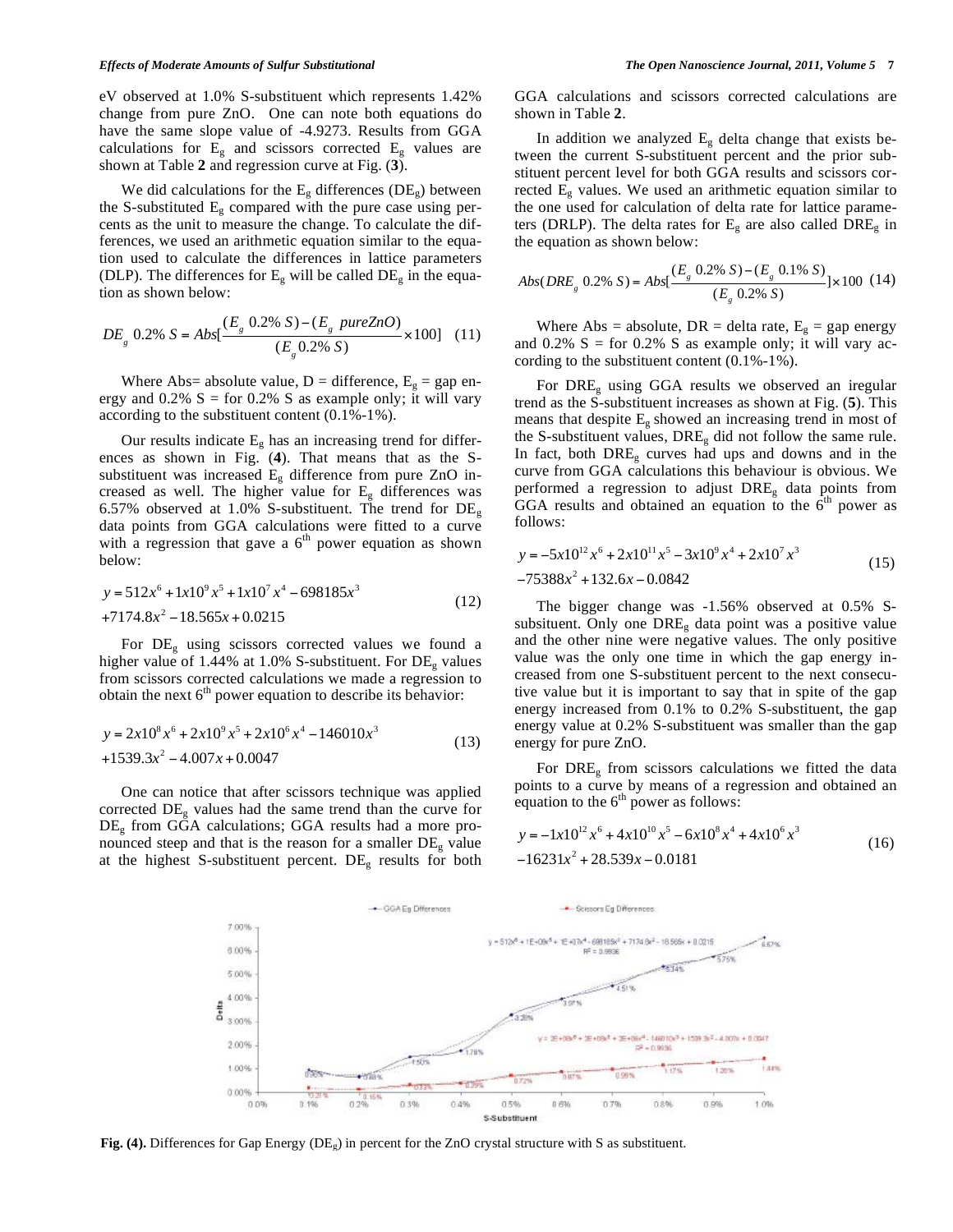

**Fig. (5).** Delta Rates for Gap Energy (DREg) for the ZnO crystal structure with S as substituent using GGA calculated values and values after scissors technique application.

The bigger change on  $DRE<sub>g</sub>$  for scissors calculations was  $-0.33\%$  observed at 0.5% S-subsituent. Only one DRE<sub>g</sub> data point had a positive value, meanwhile, the other nine were negative values and again, the negative value was the only one time in which the gap energy increased from one Ssubstituent percent to the next consecutive value.  $DRE<sub>g</sub>$  data points for both GGA results and scissors calculation are shown in Fig. (**3**).

 $E_g$  decreasing trend for S-substituted ZnO is in good agreement with reported studies which predict that as Ssubstituent percent increases  $E<sub>g</sub>$  decreases. Our contribution is the correlation between the S percent used on ZnO and the  $E<sub>g</sub>$  change on the modified crystal at moderate S-substituent amounts going from 0.1% to 1.0% which to the best of our knowledge has not been reported before. Even though, some studies confirm sulfur addition on ZnO reduces its gap energy, the values cannot be compared directly because the works are different in nature, for example, Schrier *et al.* [73] reported that the combination of  $ZnO/ZnS$  had an  $E_g$  shifting for ZnO/ZnS bulk from 3.334/3.716 eV to 2.614/3.494 eV which represents a 22.2%  $E_g$  reduction from pure ZnO and this is in agreement with the  $E<sub>g</sub>$  reduction prediction made in the present work. Another example is a prior study made by our team in process of publication in which we used heavy amounts of S-substituent going from 1.0% to 10% in which we observed similar trends to those reported in this work.

## **4. CONCLUSIONS**

In conclusion, lattice parameter **c** increased slightly as Ssubstituent percent increased but lattice parameter **a** decreased as the S-substituent increased and **c**/**a** rate had ups and downs but with slight variation between consecutive values. Equations were proposed as mathematical model for the changes experienced by lattice parameters when Ssubstituent was applied at consecutive percents from 0.1% to 1.0% with increments of 0.1%; an equation to the  $6<sup>th</sup>$  power was obtained when structures with substitution were compared to pure  $ZnO$  and also an equation to the  $6<sup>th</sup>$  power was obtained for comparison between consecutive data points.

Total energy results showed an increasing trend at all times but the variation between consecutive points was very small. The regression for total energy was linear. Change in

total energy is not too big when the substitution was applied and, together with the analysis of binding energy results, it is confirmed stability decreases as the substituent percent increases. Gap energy had a decreasing trend with a maximum variation of 6.57% at 1.0% S-substituent from pure ZnO. When applied the scissors technique as a correction factor, it was observed a decreasing trend and showed a maximum variation of 1.42% at 1.0% S-substituent from ZnO at its pristine from. Both regression equations for  $E<sub>g</sub>$  (from GGA results and after scissors correction) showed the same slope of -4.9273. Data points corresponding to  $E<sub>g</sub>$  differences between structures with substitution and pure ZnO fitted to an equation to the  $6<sup>th</sup>$  power. In addition, we proposed the expected change rate for  $E_g$  between consecutive S-substituent points and found an equation to the  $6<sup>th</sup>$  power as the best fitting. This study proposes particular effects do occur when used moderate amounts of S as substituent (from 0.1% to 1.0%) because while parameter **a** decreases, parameter **c**  increases as the substituent percent increases. Meanwhile, despite of  $E<sub>g</sub>$  decrement was expected, this work adds deeper discussion on the expected changes for  $E<sub>g</sub>$  and proposes mathematical models for them.

As final comment, we found great potential for future developments related to substitution of S on ZnO which for a start could consider the use of different ZnO structures such as nanoclusters or nanotubes. Another future opportunity is to use over one hundred ZnO units for bulk studies which nowadays is a really difficult task for DFT studies due to computational cost and program capabilities but, future improvements in DFT methods or the use of different methodologies could make it possible and deeper knowledge, with increased similarity to reality, could be developed for the interaction between ZnO with S or other impurities.

## **ACKNOWLEDGEMENTS**

This work has been partially supported by Consejo Nacional de Ciencia y Tecnología (CONACYT, Mexico) and by Fondo Mixto del Estado de Baja California through Grant N° 69363. M.A.F.H. thanks for a doctoral scholarship granted by CONACYT. D.B.J. is a Researcher of CONA-CYT and CIAD. D.G.M. is a researcher of CONACYT and CIMAV.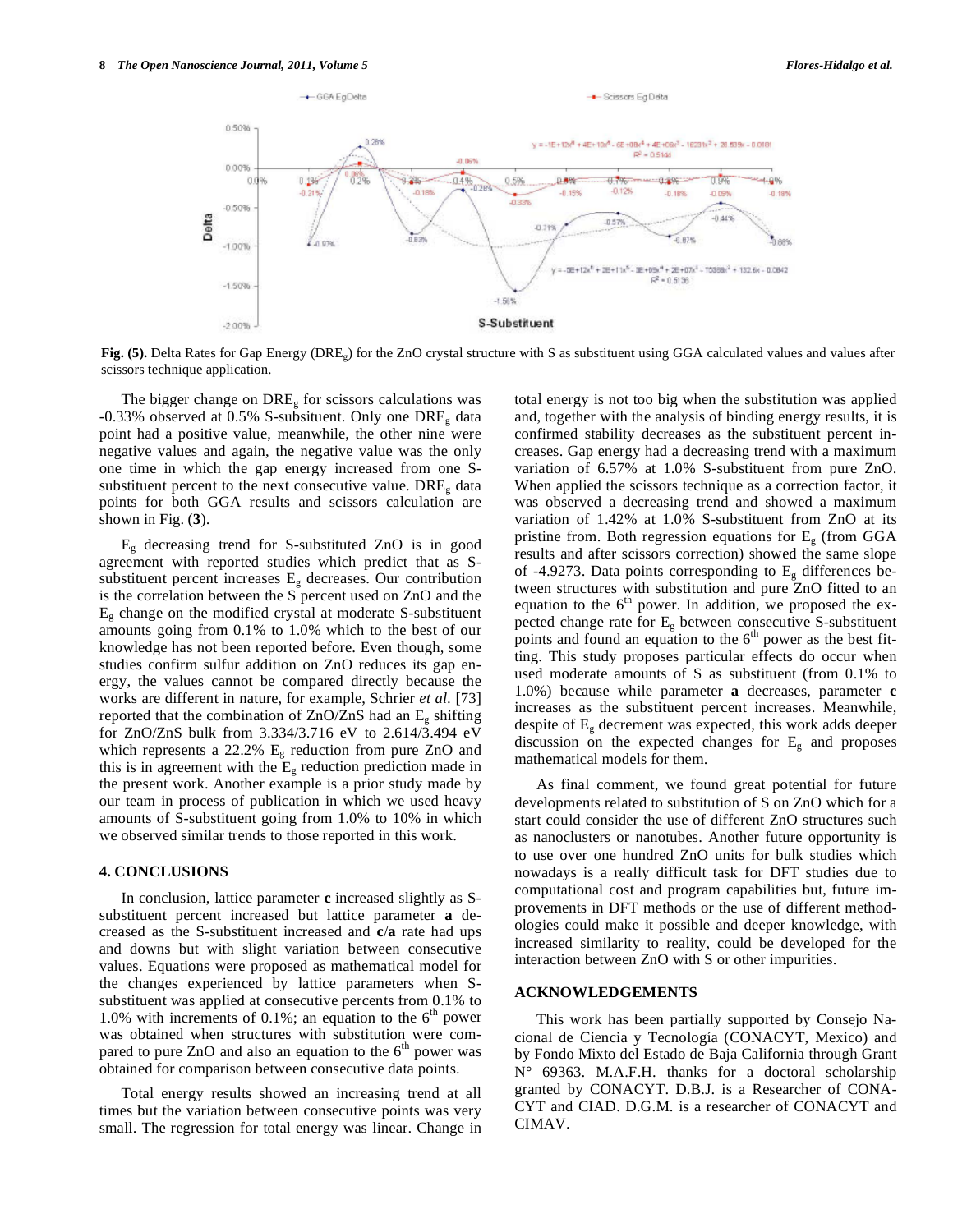#### **REFERENCES**

- [1] Goldberger, J.; Sirbuly, D.J.; Law, M.; Yang, P.J. Semiconductor nanowires for subwavelength photonics integration. *Phys. Chem. B,*  **2005**, *109*, 15190.
- [2] Chang, P.C.; Chien, C.J.; Stichtenoth, D.; Ronning, C.; Lu, J.G. Finite size effect in ZnO nanowires. *Appl. Phys. Lett.,* **2007**, *90*, 113101.
- [3] Green, L.E.; Yuhas, B.D.; Law, M.; Zitoun, D.; Yang, P. Solution-Grown Zinc Oxide Nanowires. *Inorg. Chem.,* **2006**, *45*, 7535.
- [4] Anthony, S.P.; Lee, J.I.; Kim; J.K. Tuning optical band gap of vertically aligned ZnO nanowire arrays grown by homoepitaxial electrodeposition. *Appl. Phys. Lett.,* **2007**, *90*, 103107.
- [5] Liu, J.; Huang, X.; Li, Y.; Ji, X.; Li, Z.; He, X.; Sun, F.J. Vertically Aligned 1D ZnO Nanostructures on Bulk Alloy Substrates: Direct Solution Synthesis, Photoluminescence, and Field Emission. *Phys. Chem. C,* **2007**, *111*, 4990.
- [6] Shockley, W.; Queisser, H.J. Detailed balance limit of efficiency of p-n junction solar cells. *Appl. Phys. Lett.,* **1961**, *32*, 510.
- [7] Tomar, M.S. Photovoltaic properties of ZnO/p-CdTe thin film heterojunctions. *Thin Solid Films,* **1988**, *164*, 295.
- [8] Wary, G.; Kachary, T.; Rahman, A. Thermal and Doping Effect on Sn/(n)ZnO Schottky Junction and Its Performance as a PV Effect. *Int. J. Thermophys.,* **2006**, *27*, 332.
- [9] Gomez-Daza, O.; Campos, J.; Sanchez, A.; Banos, L.; Nair, M.T.S.; Nair, P.K. Mechanism of formation of highly photosensitive CdSe/ZnO composite coatings obtained by sintering CdSe/ZnCl2 screen printed layers. *J. Electrochem. Soc.,* **2001**, *148*, G330.
- [10] Izaki, M.; Mizuno, K.; Shinagaw, T.; Inaba, M.; Tasaka, A. Photochemical Construction of Photovoltaic Device Composed of p-Copper(I) Oxide and n-Zinc Oxide. *J. Electrochem. Soc.*, **2006**, *153*, C668.
- [11] Minami, T.; Miyata, T.; Ihara, K.; Minamino, Y.; Tsukada, S. Effect of ZnO film deposition methods on the photovoltaic properties of ZnO-Cu2O heterojunction devices. *Thin Solid Films,* **2006**, *494*, 47.
- [12] Fu, Z.X.; Lin, B.X.; Liao, G.H. Photovoltaic Effect of ZnO/Si Heterostructure. *Chin. Phys. Lett.,* **1999**, *16*, 753.
- [13] Liu, C.H.; Chen, Y.L.; Lin, B.X.; Zhu, J.J.; Fu, Z.X.; Peng, C.; Yang, Z. Electrical Properties of the ZnO/Si Heterostructure. *Chin. Phys. Lett*., **2001**, *18*, 1108.
- [14] Beek, W.J.E.; Wienk, M.M.; Janssen, R.A. Efficient hybrid solar cells from ZnO nanoparticles and a conjugated polymer. *J. Adv. Mater.,* **2004**, *16*, 1009.
- [15] Beek, W.J.E.; Wienk, M.M.; Janssen, E.A.J. Hybrid Polymer Solar cells based on zinc oxide. *J. Mater. Chem.,* **2005**, *15*, 2985.
- [16] Beek, W.J.E.; Wienk, M.M.; Kemerink, M.; Yang, X.; Janssen, R.A.J. Hybrid zinc oxide conjugated polymer bulk heterojunction solar cells. *J. Phys. Chem. B.* **2005**, *109*, 9505.
- [17] Beek, W. J. E.; Sloof, L. H.; Wienk, M. M.; Kroon, J. M.; Janssen, R. A. J. Hybrid solar cells using a zinc oxide precursor and a conjugated polymer. *Adv. Funct. Mater.,* **2005**, *15*, 1703.
- [18] Beek, W.J.E.; Wienk, M.M.; Janssen, R.A J. Hybrid solar cells from regioregular polythiophene and ZnO nanoparticles. *Adv. Funct. Mater.,* **2006**, *16*, 1112.
- [19] Peiró, A.M.; Ravirajan, P.; Govender, K.; Boyle, D.S.; O'Brien, P.; Bradley, D.D.C.; Nelson, J.; Durrant, J.R. Hybrid polymer/metal oxide solar cells based on ZnO columnar structures. *J. Mater. Chem.,* **2006**, *16*, 2088.
- [20] Olson, D.C.; Piris, J.; Collins, R.T.; Shaheen, S.E.; Ginley, D.S. Hybrid photovoltaic devices of polymer and ZnO nanofiber composites.*Thin Solid Films,* **2006**, *496*, 26.
- [21] Lira-Cantu, M.; Krebs, F. C. Hybrid solar cells based on MEH-PPV and thin film semiconductor oxides (TiO2, Nb2O5, ZnO, CeO2 and CeO2–TiO2): Performance improvement during longtime irradiation. *Solar. Energy Mater. Solar. Cells,* **2006**, *90*, 2076.
- [22] Keis, K.; Bauer, C.; Boschloo, G.; Hagfeldt, A.; Westermark, K.; Rensmo, H.; Siegbahn, H. Nanostructured ZnO electrodes for dyesensitized solar cell applications. *J. Photochem. Photobiol. A,* **2002**, *148*, 57.
- [23] Basic Research Needs for Solar Energy Utilization; U.S. Department of Energy, U.S. Government Printing Office: Washington,

DC, Report based on a BES Workshop on Solar Energy Utilization, April 18-21, **2005**.

- [24] Dloczik, L.; Engelhardt, R.; Ernst, K.; Fiechter, S.; Sieber, I.; Konenkamp, R. Hexagonal nanotubes of ZnS by chemical conversion of monocrystalline ZnO columns. *Appl. Phys. Lett.,* **2001**, *78*, 3687.
- [25] Lokhande, C.; Pathan, H.M.; Giersig, M.; Tributsch, H. Preparation of  $Zn_x(O,S)_y$  thin films using modified chemical bath deposition method. *Appl. Surf. Sci,.* **2002**, *187*, 101.
- [26] Konenkamp, R.; Dloczik, L.; Ernst, K.; Olesch, C. Nano-structures for solar cells with extremely thin absorbers. *Physica E,* **2002**, *14*, 219.
- [27] Sankapal, B.R.; Sartale, S.D.; Lokhande, C.D.; Ennaoui, A. Chemical synthesis of Cd-free wide band gap materials for solar cells. *Solar. Energy Mater. Solar. Cells*, **2004**, *83*, 447.
- [28] Zhang, H.; Yang, D.; Ma, X.; Que, D. A versatile solution route for oxide/sulfide core–shell nanostructures and nonlayered sulfide nanotubes. *Nanotechnology,* **2005**, *16*, 2721.
- [29] Yan, C.; Xue, D. Conversion of ZnO Nanorod Arrays into ZnO/ZnS Nanocable and ZnS Nanotube Arrays via an in Situ Chemistry Strategy. *J. Phys. Chem. B,* **2006**, *110*, 25850.
- [30] Panda, S.K.; Dev, A.; Chaudhuri, S. Fabrication and Luminescent Properties of c-Axis Oriented ZnO-ZnS Core-Shell and ZnS Nanorod Arrays by Sulfidation of Aligned ZnO Nanorod Arrays. *J. Phys. Chem. C*, **2007**, *111*, 5039.
- [31] Brabec, C.J.; Sariciftci, N.S.; Hummelen, J.C. Plastic Solar Cells. *Adv. Funct. Mater.,* **2001**, *11*, 15.
- [32] Coakley, K.M.; McGehee, M D. Conjugated Polymer Photovoltaic Cells. *Chem. Mater.,* **2004**, *16*, 4533.
- [33] Hoppe, H.; Sariciftci, N. S. Organic solar cells: An overview. *J. Mater. Res.,* **2004**, *19*, 1924.
- [34] Hansel, H.; Zettl, H.; Krausch, G.; Kissilev, R.; Thelakkat, M.; Schmidt, H.W. Optical and electronic contributions in doubleheterojuntion organic thin-film solar cells. *Adv. Mater*. *Weinheim, Ger.,* **2003**, *15*, 2056.
- [35] Kim, J.Y.; Kim, S.H.; Lee, H.H.; Lee, K.; Ma, W.; Gong, X.; Heeger, A J. New Architecture for High-Efficiency Polymer Photovoltaic Cells Using Solution-Based Titanium Oxide as an Optical Spacer. *Adv. Mater. Weinheim, Ger.*, **2006**, *18*, 572.
- [36] Gilot, J.; Barbu, I.; Wienk, M.M.; Janssena, R.A. The use of ZnO as optical spacer in polymer solar cells: Theoretical and experimental study. *J. Appl. Phys. Lett*., **2009**, *91*, 113520.
- [37] Woll, C. The chemistry and physics of zinc oxide surfaces. *Prog. Surf. Sci*., **2007**, *82*, 55.
- [38] Hosono, E.; Fujihara, S.; Kimura, T. Fabrication of nanocrystalline ZnO thick films for solar cells. *Key Eng. Mater*., **2002**, *216*, 69.
- [39] Muller, J.; Schope, G.; Kluth, O.; Rech, B.; Sittinger, V.; Szyszka, B.; Geyer, R.; Lechner, P.; Schade, H.; Ruske, M.; Dittmar, G.; Bochem, H.P. State of the art mid-frequency sputtered ZnO films for thin film silicon solar cells and modules. *Thin Solid Films,* **2003**, *442*, 158.
- [40] Gopel, W. Chemisorption and charge transfer at ionic semiconductor surfaces: Implications in designing gas sensors. *Prog. Surf. Sci.,* **1985**, *20*, 9.
- [41] Hishinuma, N. High-sensitivity ZnO-semiconductor detector for atomic hydrogen beams. *Rev. Sci. Instrum.,* **1981**, *52*, 313.
- [42] Krummel C.; Freiling, A.; Schmidt, R.; Kelleter, J.; Wollnik, H.; Kohl, C.D. Fresenius. Induced zinc desorption from zinc oxide during exposure to a reducing agent. *J. Anal. Chem.,* **1995**, *353*, 521.
- [43] Latil S.; Roche, S.; Mayou, D.; Charlier, J.C. Mesoscopic Transport in Chemically Doped Carbon Nanotubes. *Phys. Rev. Lett.,* **2004**, *92*, 256805-1.
- [44] Rhee, J.H.; Ha, B.; Sharma, S.C. Electronic structure and electrical properties of Na-doped C60. *Thin Solid Films,* **2008**, *517*, 522.
- [45] Gomez, H.; Maldonado, A.; Olvera, M. de la L.; Acosta, D.R. Gallium-doped ZnO thin films deposited by chemical spray. *Solar. Energ. Mater. Solar. Cells*, **2005**, *87*, 107.
- [46] Seike, M.; Yanase, A.; Sato, K.; Katayama, H. Yoshida. Materials Design of 4d-Transition-Metal-Doped Transparent and Half-Metallic Ferromagnets with K2S-Based Diluted Magnetic Semiconductors. *Jpn. J. Appl. Phys.,* **2003**, *42*, 1061.
- [47] Murakami, M.; Yokohama, Y.; Matsumoto, T.; Hasegawa, P.; Ahmet, K.; Nakajima, T.; Chikyow, H.; Ofuchi, H.; Koinumab, Cobalt valence states and origins of ferromagnetism in Co doped TiO2 rutile thin films. *J. Appl. Phys.,* **2004**, *95*, 5330.